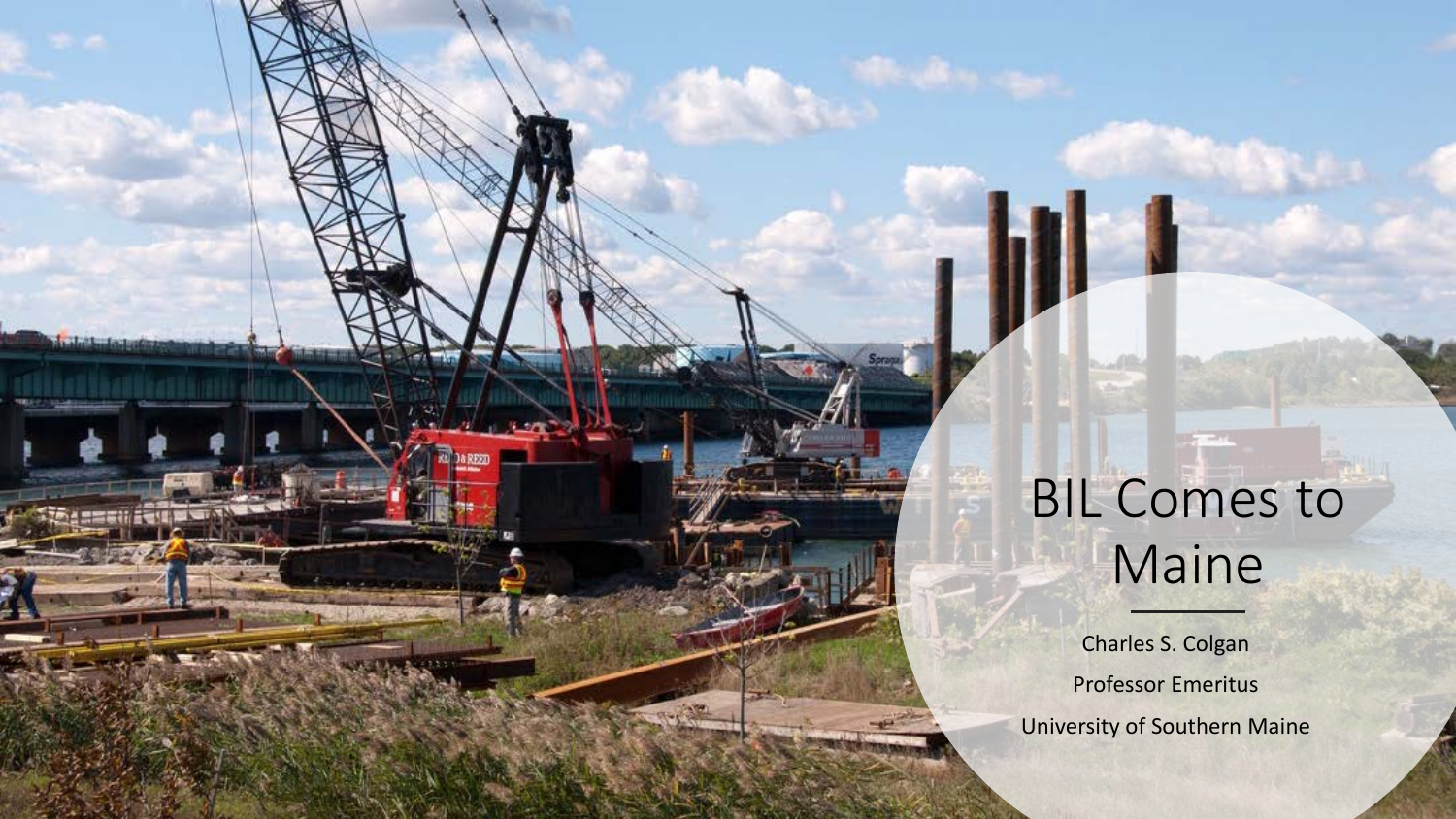How much will Maine get: \$2.473 billion over about 5 years.

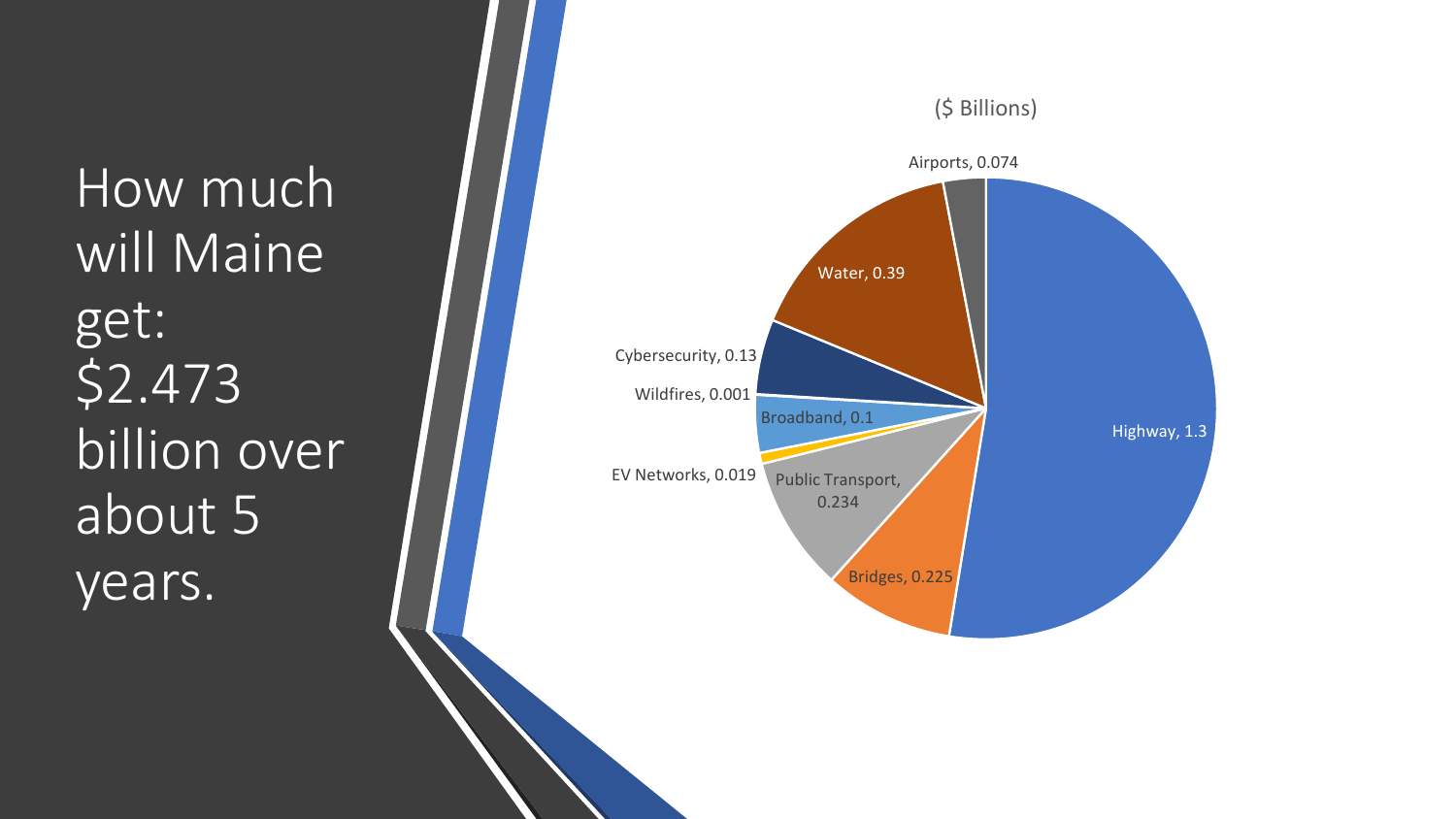### How much is this?

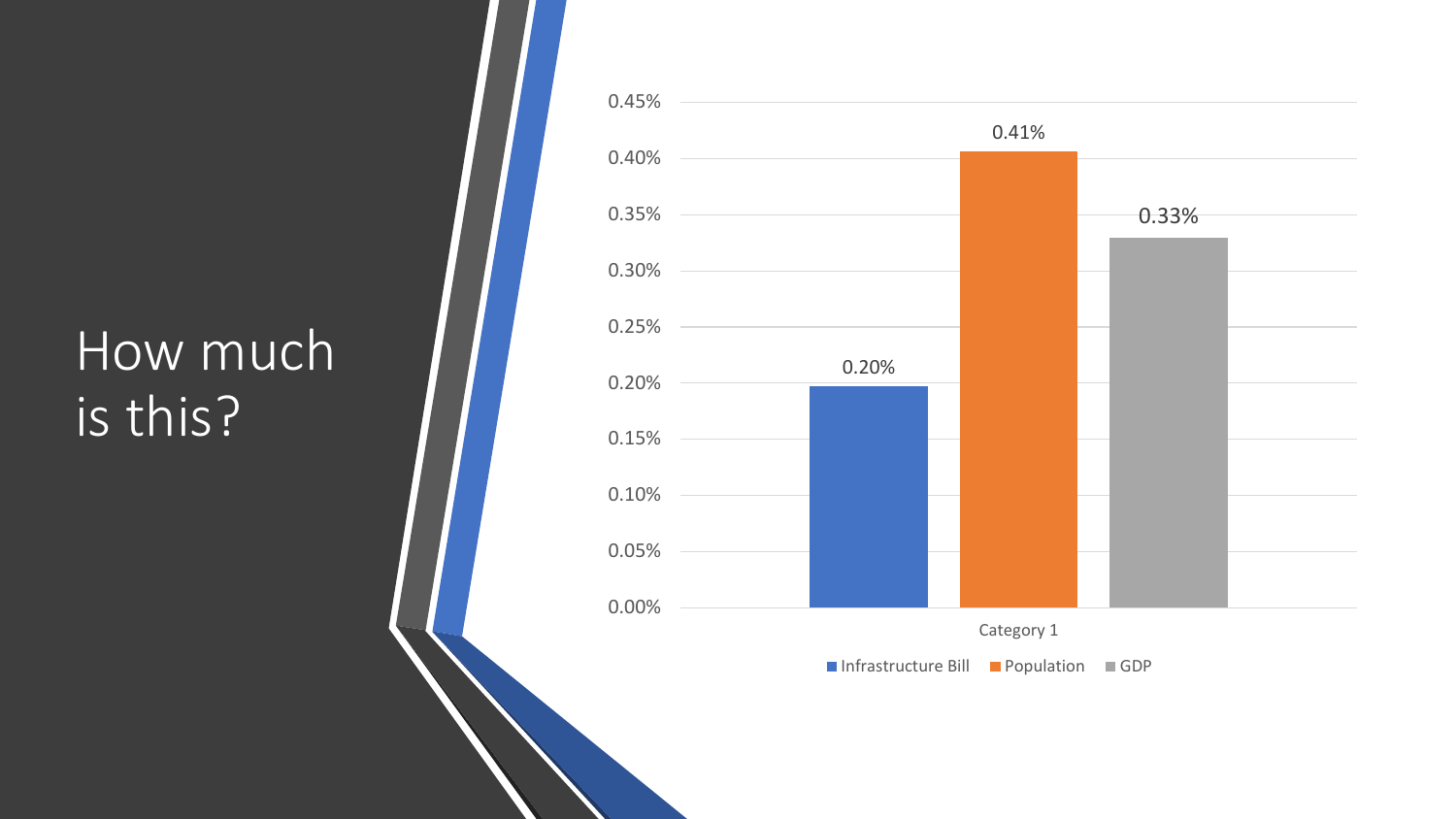### •The real answer:

- •No One Knows.
- •The really real answer:
	- •It's not enough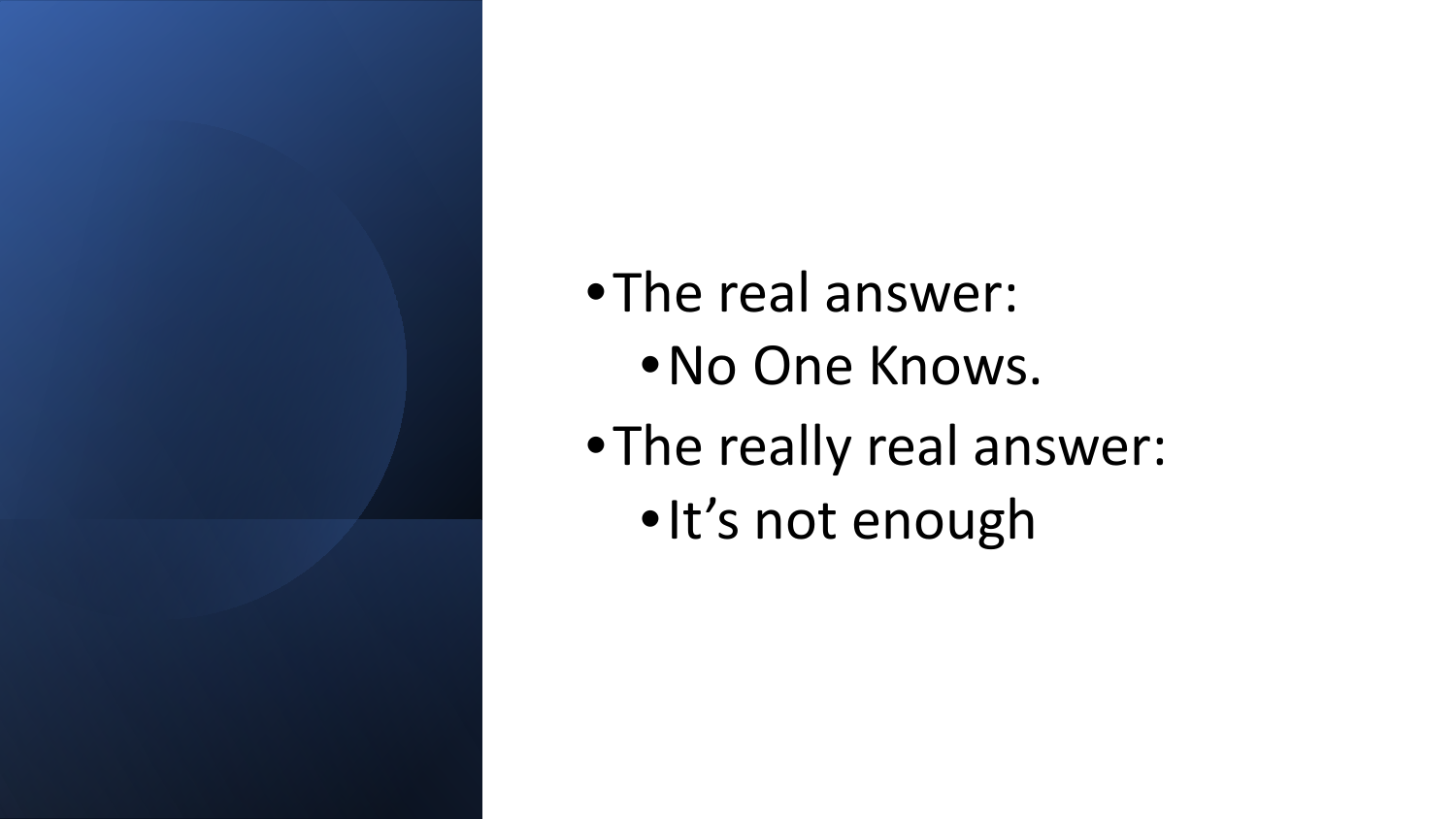Types of Funding

## Reauthorized funding

Formula

## Competitive Funding

## Demonstration/Pilot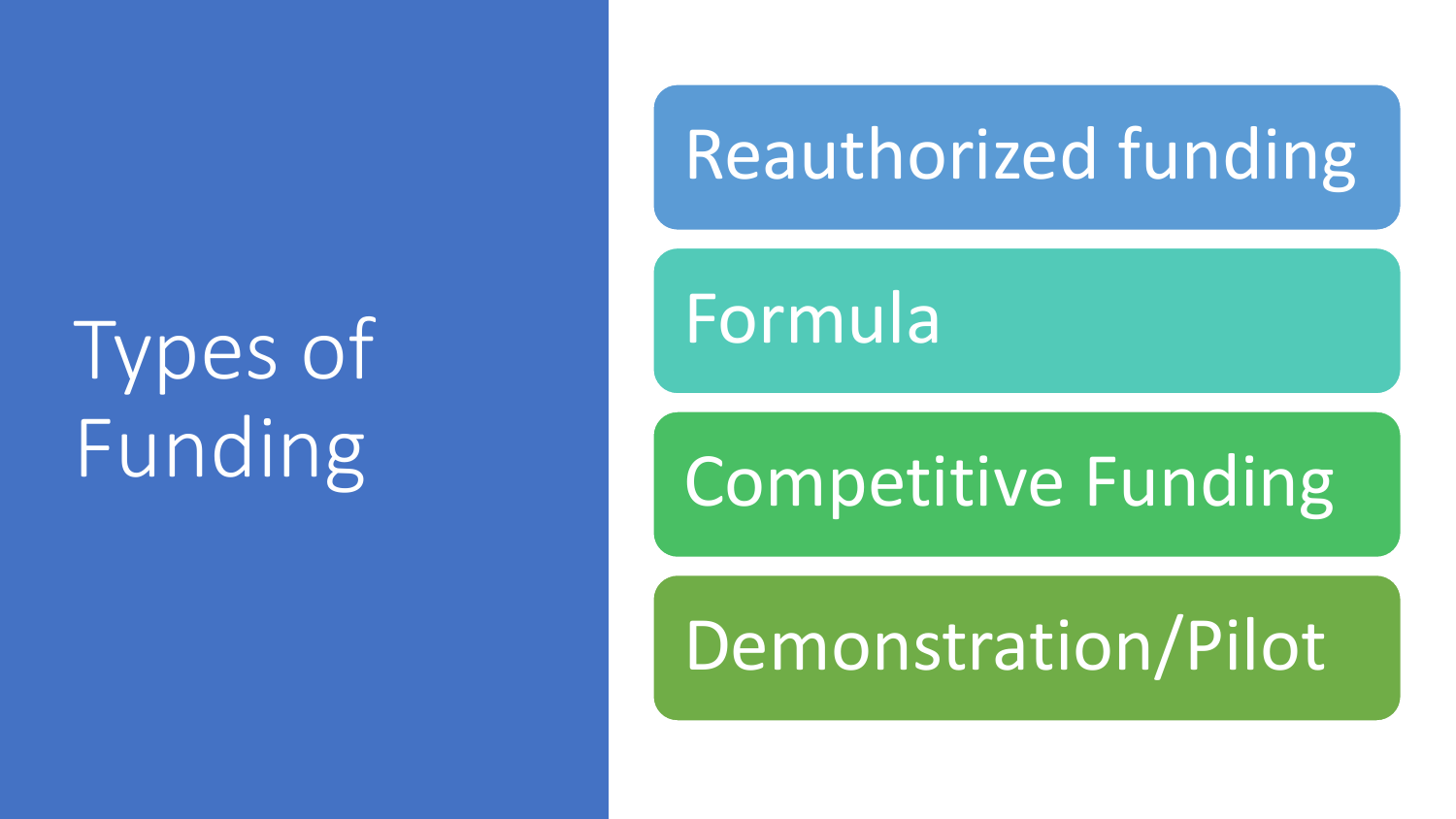### What's in BIL?

#### • Transportation

- Highways
- Bridges
- Projects of regional and national significance
- Public transportation
- Energy
	- Grid Upgrades
	- Clean Energy/Energy Efficiency- Weatherization
	- Clean energy manufacturing
- Water
	- SRF funding
		- Supplement for removing contaminants (PFAS)
	- Small and Underserved Communities
- Remediation
	- Geography specific water/forest restoration
- Resilience
	- Cyber security
	- Buildings
		- Rural Schools
- Broadband
	- Min \$100 million to be distribute by the state in competitive grants.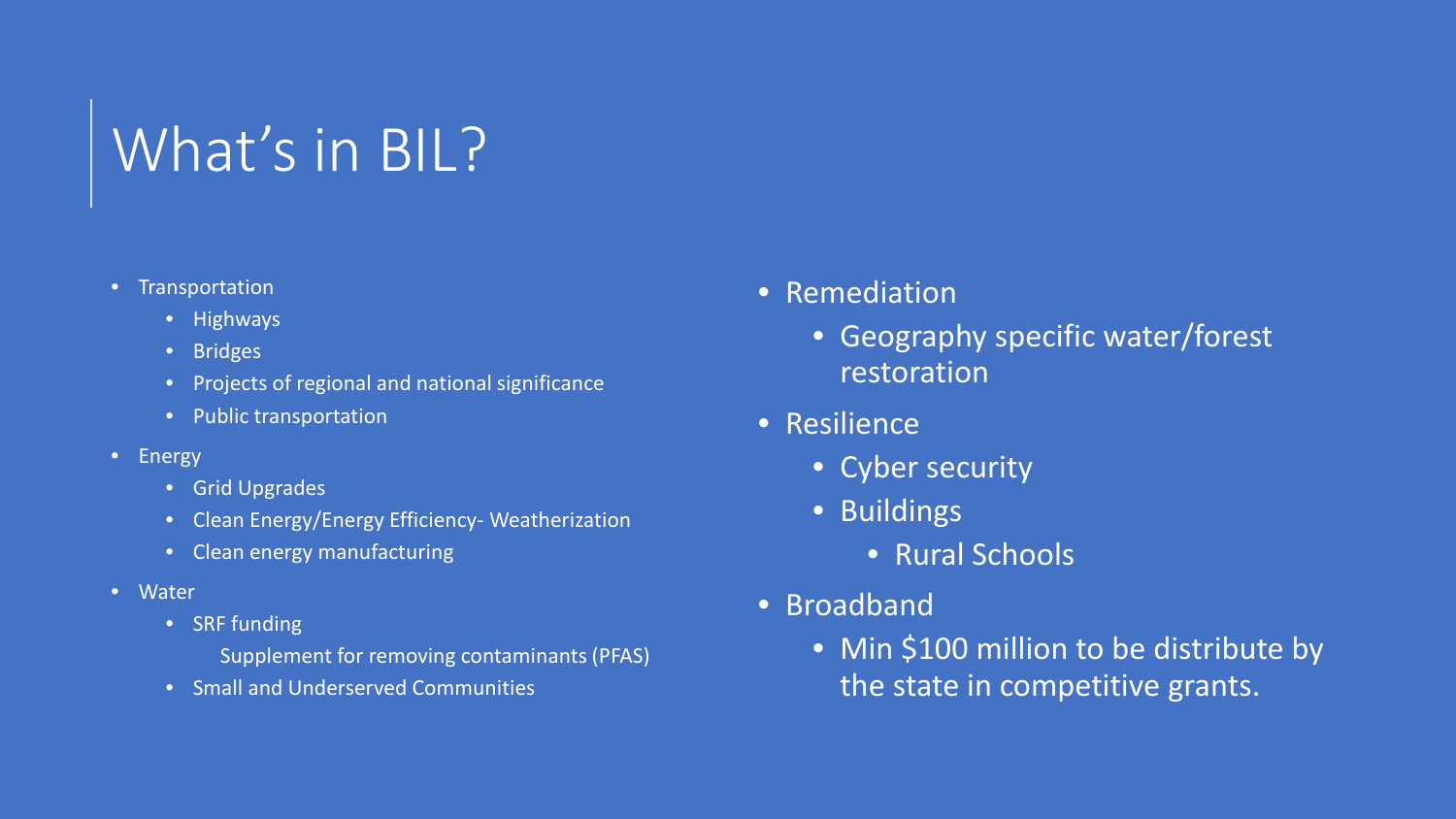### The economics of infrastructure:

| Productivity                | Depreciation             | Insurance                       | Space                          |
|-----------------------------|--------------------------|---------------------------------|--------------------------------|
| <b>Improve Productivity</b> | <b>Fund Depreciation</b> | Insure against future<br>losses | Alter spatial<br>relationships |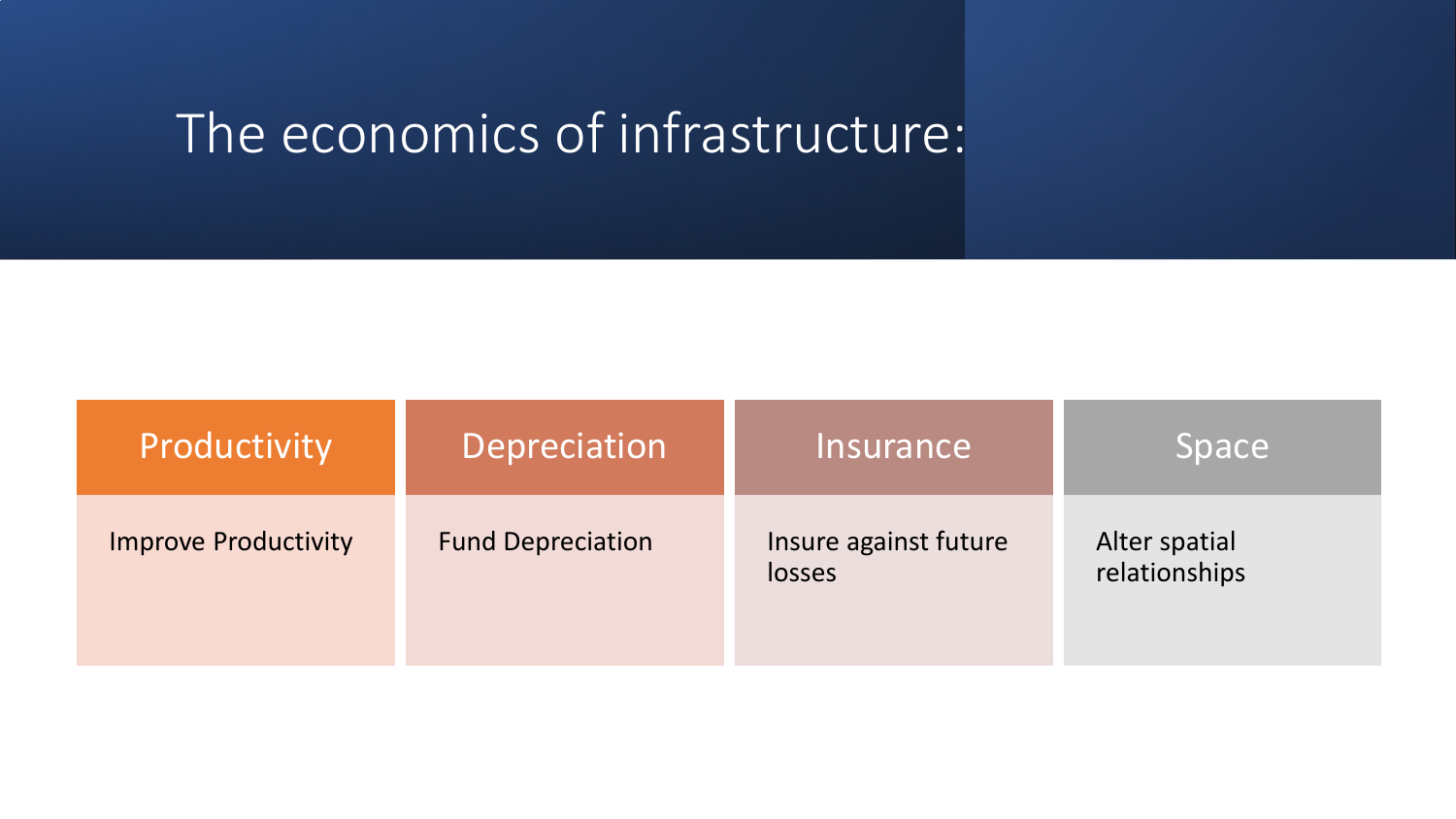### Fund Depreciation

- Transportation
	- Highways
	- Bridges
	- Public transportation
- Energy
	- Grid Upgrades
- Water
	- SRF funding
		- Supplement for removing contaminants (PFAS)
- Environmental Remediation
	- Wetlands
	- Marine Debris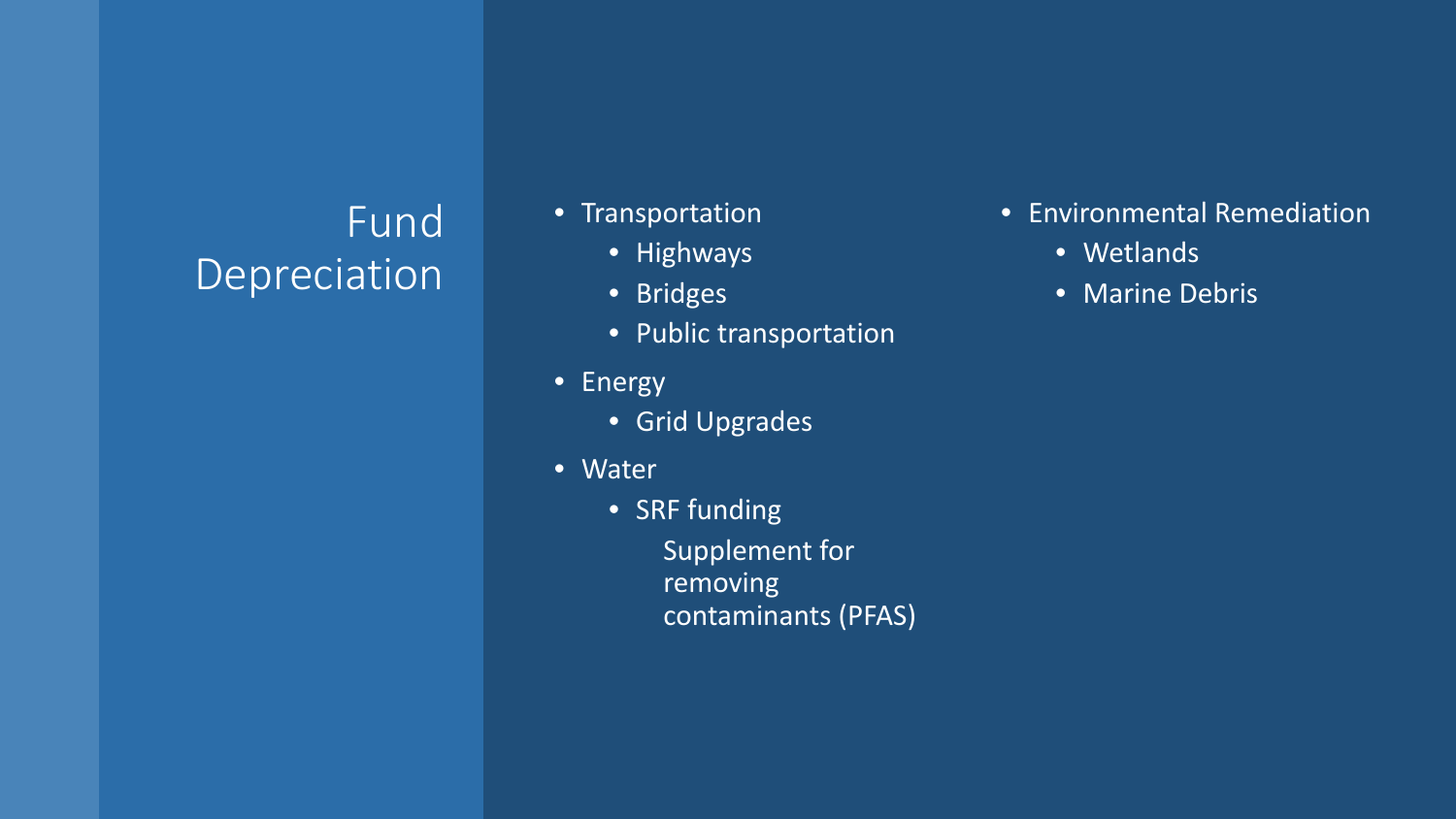Improve Productivity and Expand Output

- Transportation
	- Projects of regional and national significance
- Energy
	- Clean energy manufacturing
- Water
	- Small and Underserved **Communities**

• Energy

- Grid Upgrades
- Clean Energy/Energy Efficiency-Weatherization
- Broadband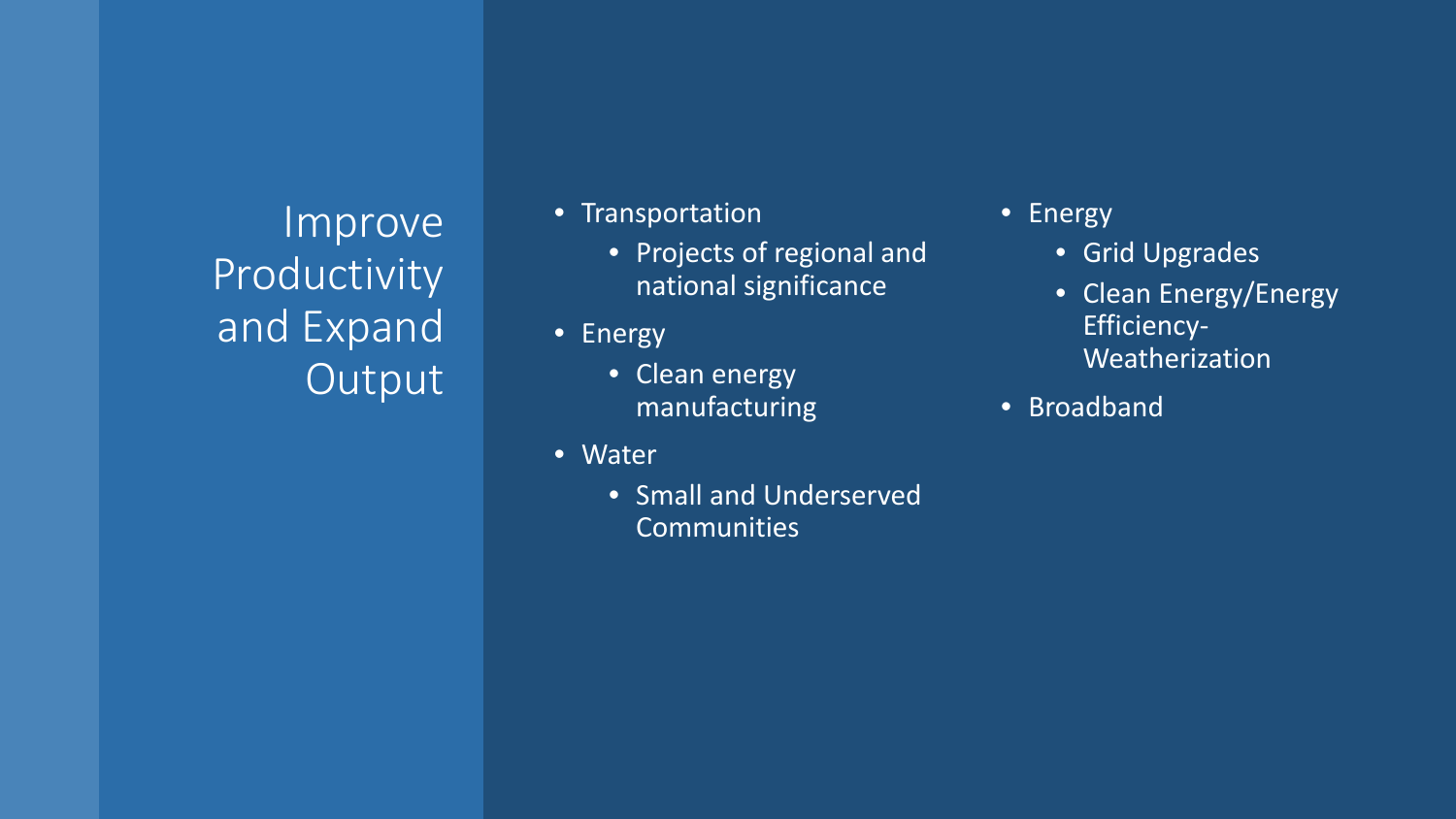### Insure against future losses

- Resilience
	- Cyber security
	- Buildings
		- Rural Schools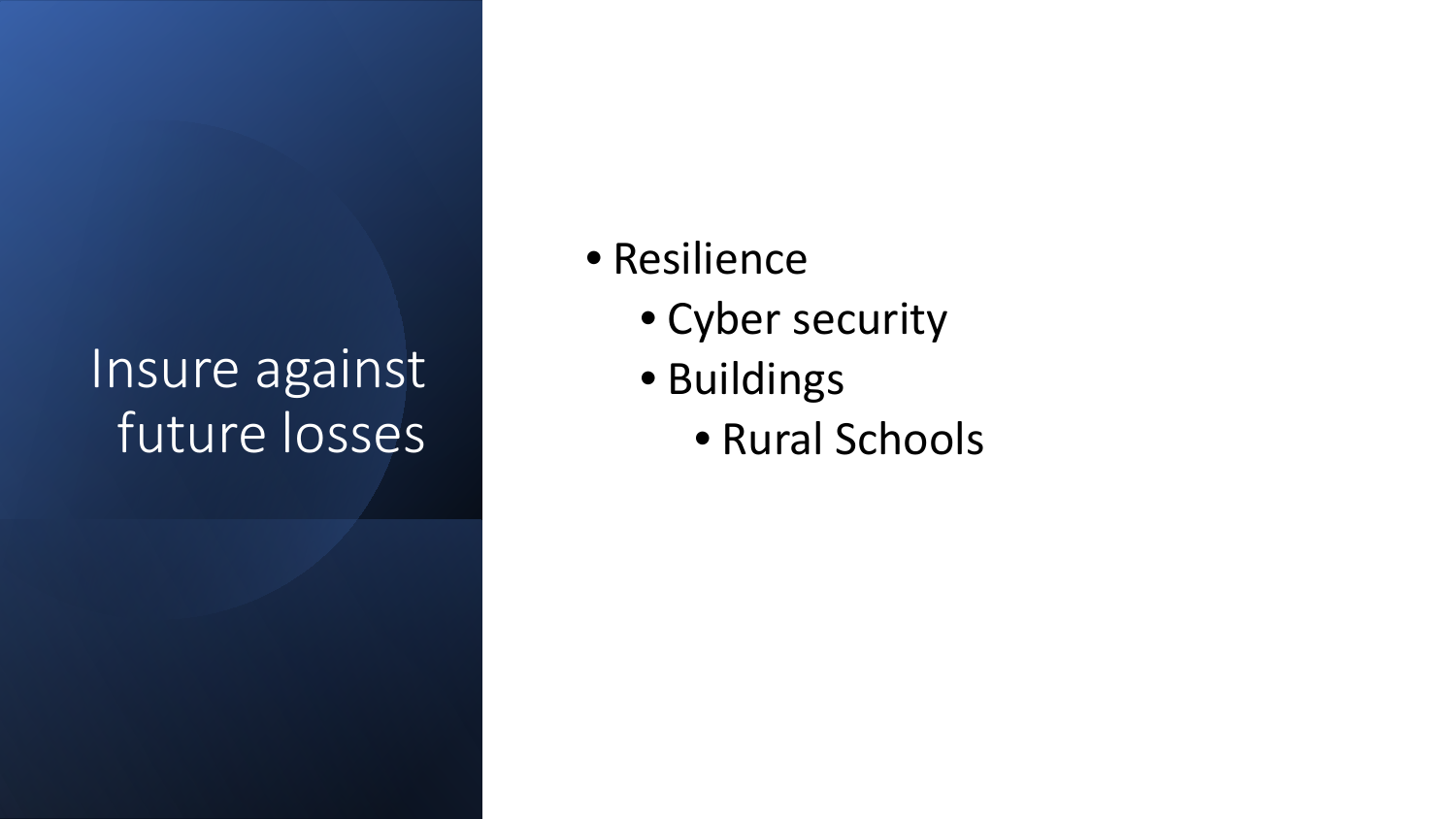### Alter spatial relationships



- Infrastructure in urban Maine will deteriorate more slowly
	- Some may actually be improved.
- Rural Areas will get key investments
	- Broadband
	- Weatherization
	- Water Systems
	- Rural Schools
- At the margin, BIL will:
	- Support the movement towards more growth in rural and suburban areas started by the pandemic
	- $If...$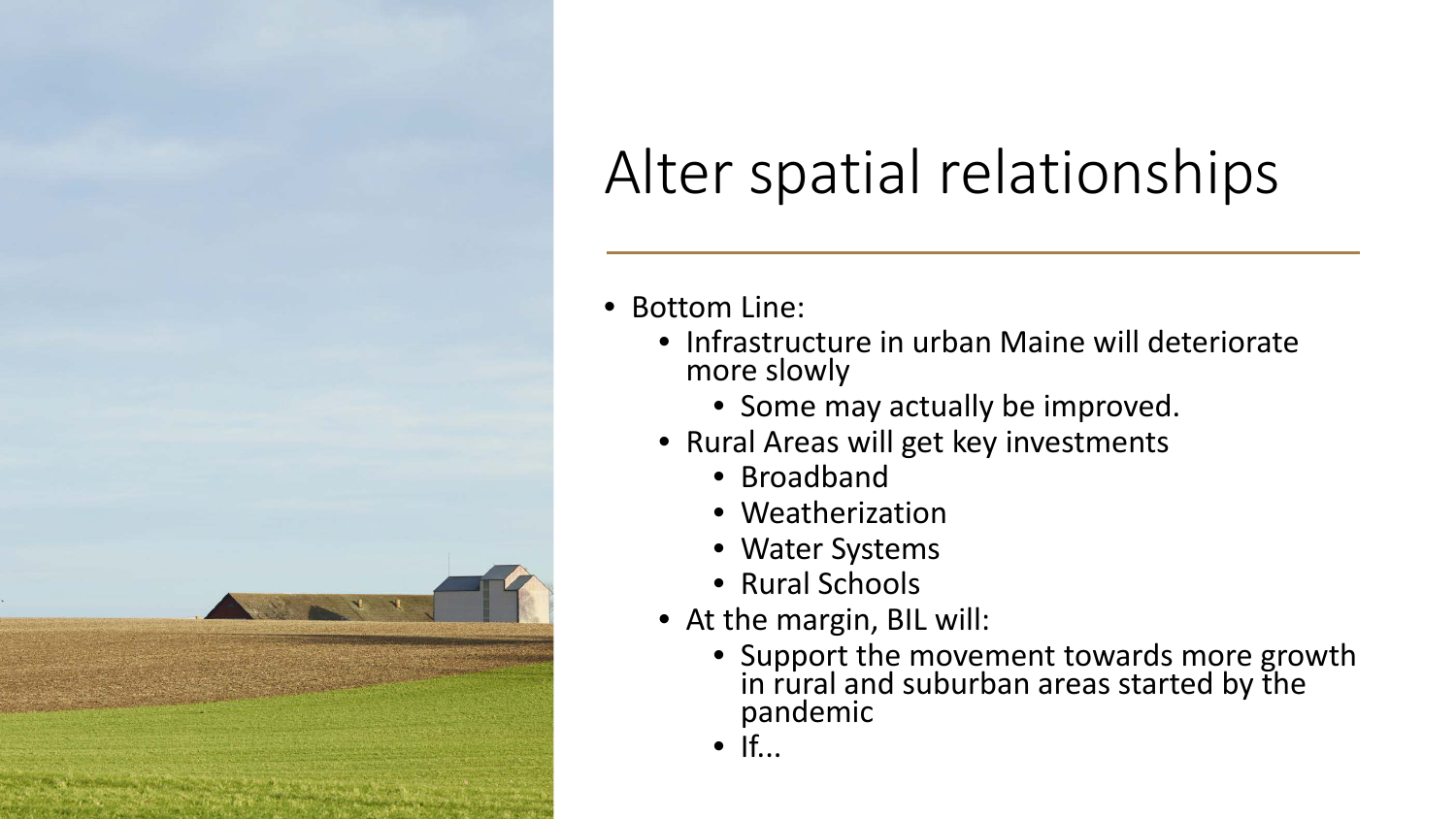

### Climate Change

Mitigation v. Adaptation

#### Many elements directed at mitigation

- Transportation electrification
- Grid upgrades for renewables
- Broadband

#### Adaptation?

- Rebuilding to accommodate flooding
- Wetland restoration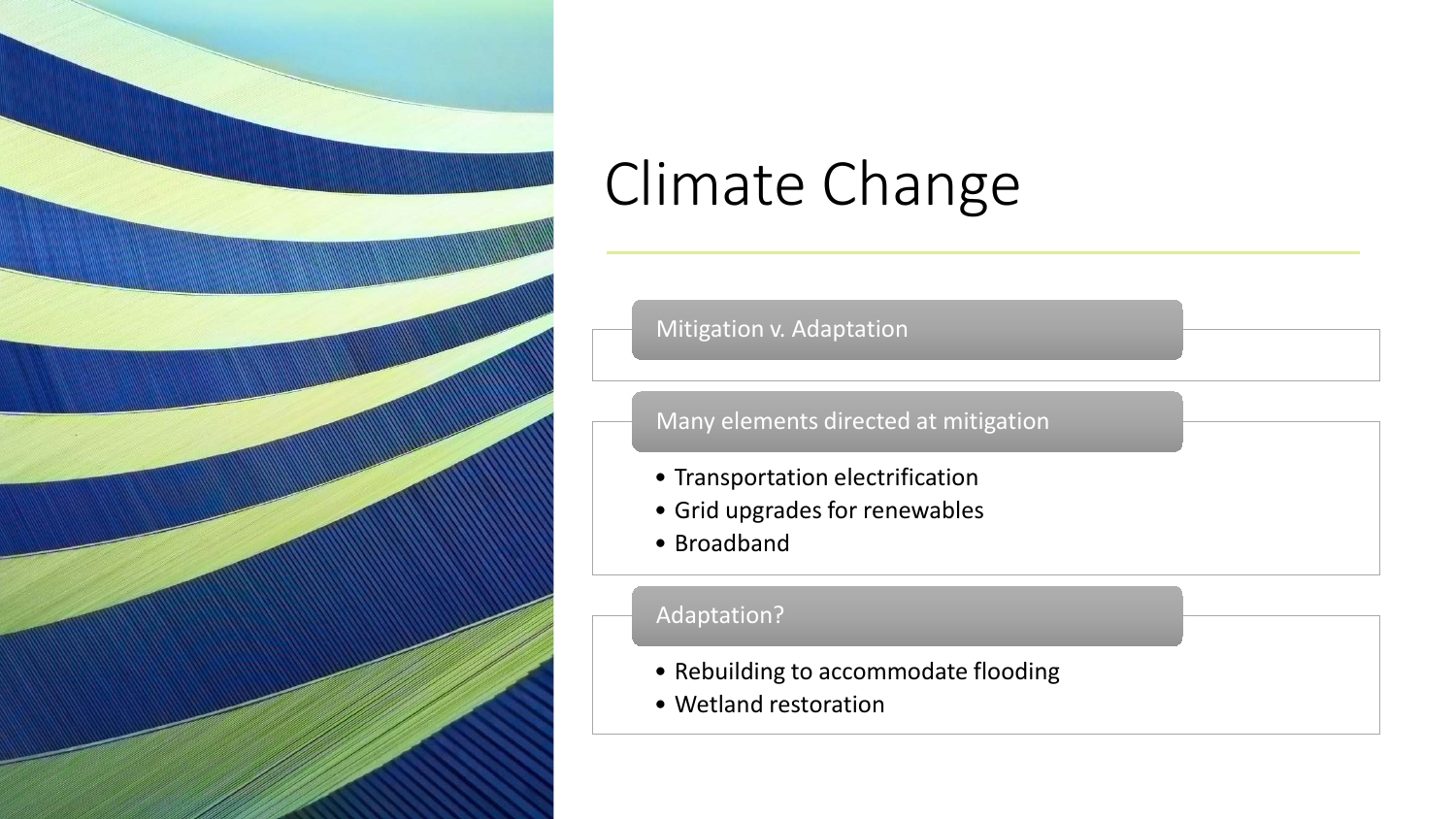### Where will the workforce come from?

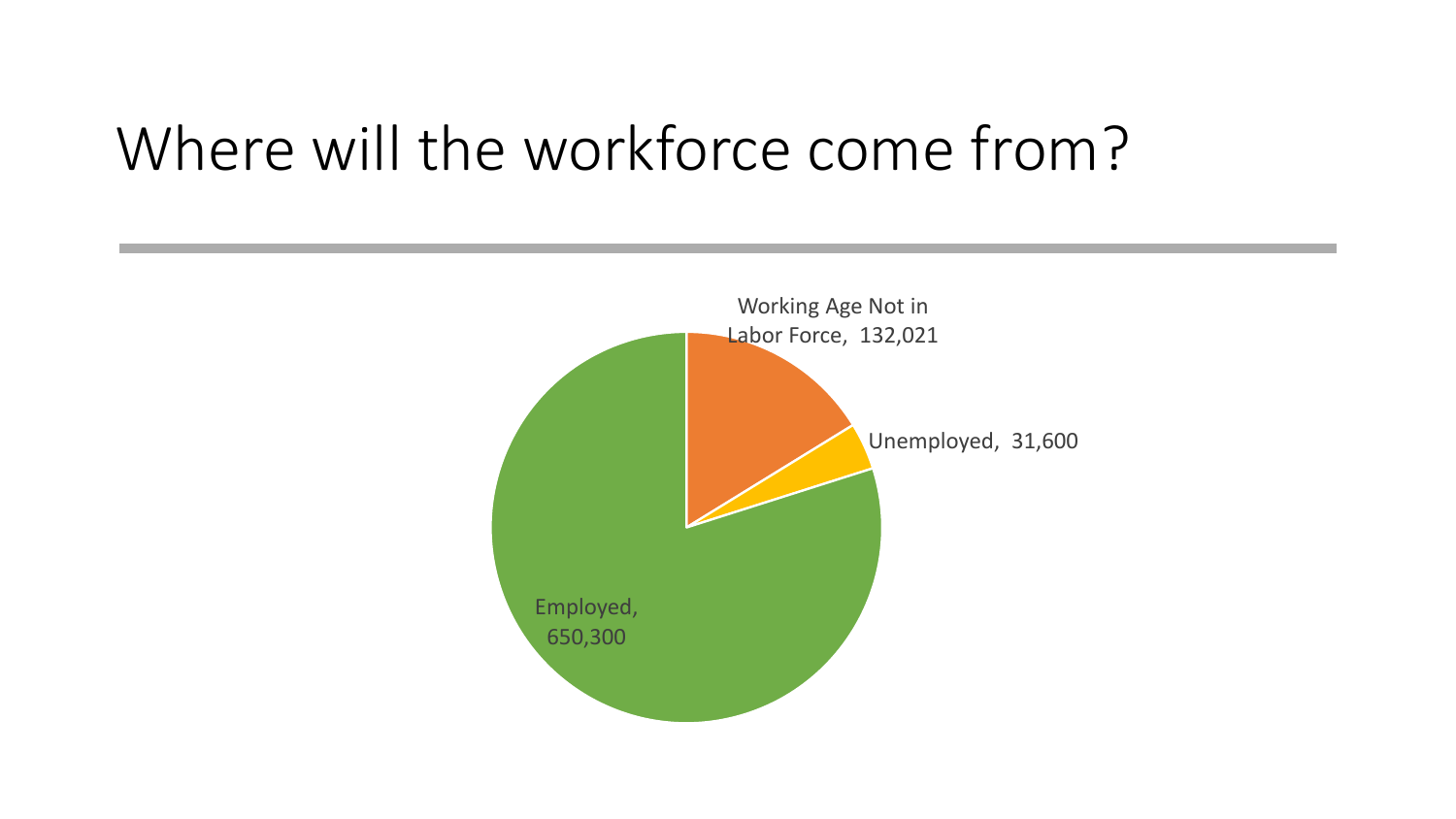# **Workforce** strategies

Limited imported labor: Everybody else faces the same issues

Training and career development for workforce entrants

#### The "Not in Workforce" population

- "Great Resignation'
- "Missing Men"

Women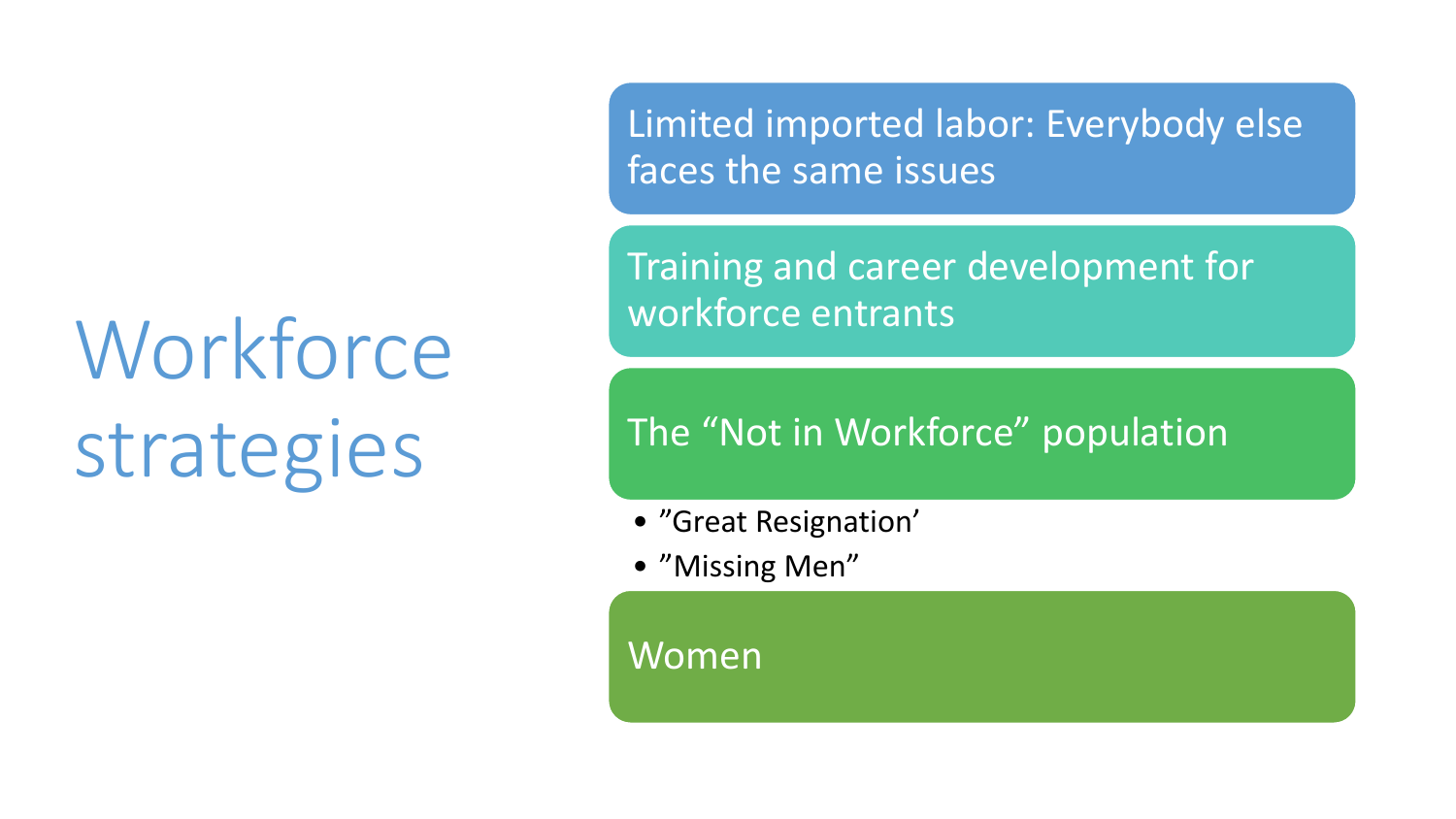Maine has 40,000 employed in construction and excavation trades, 97% of them male